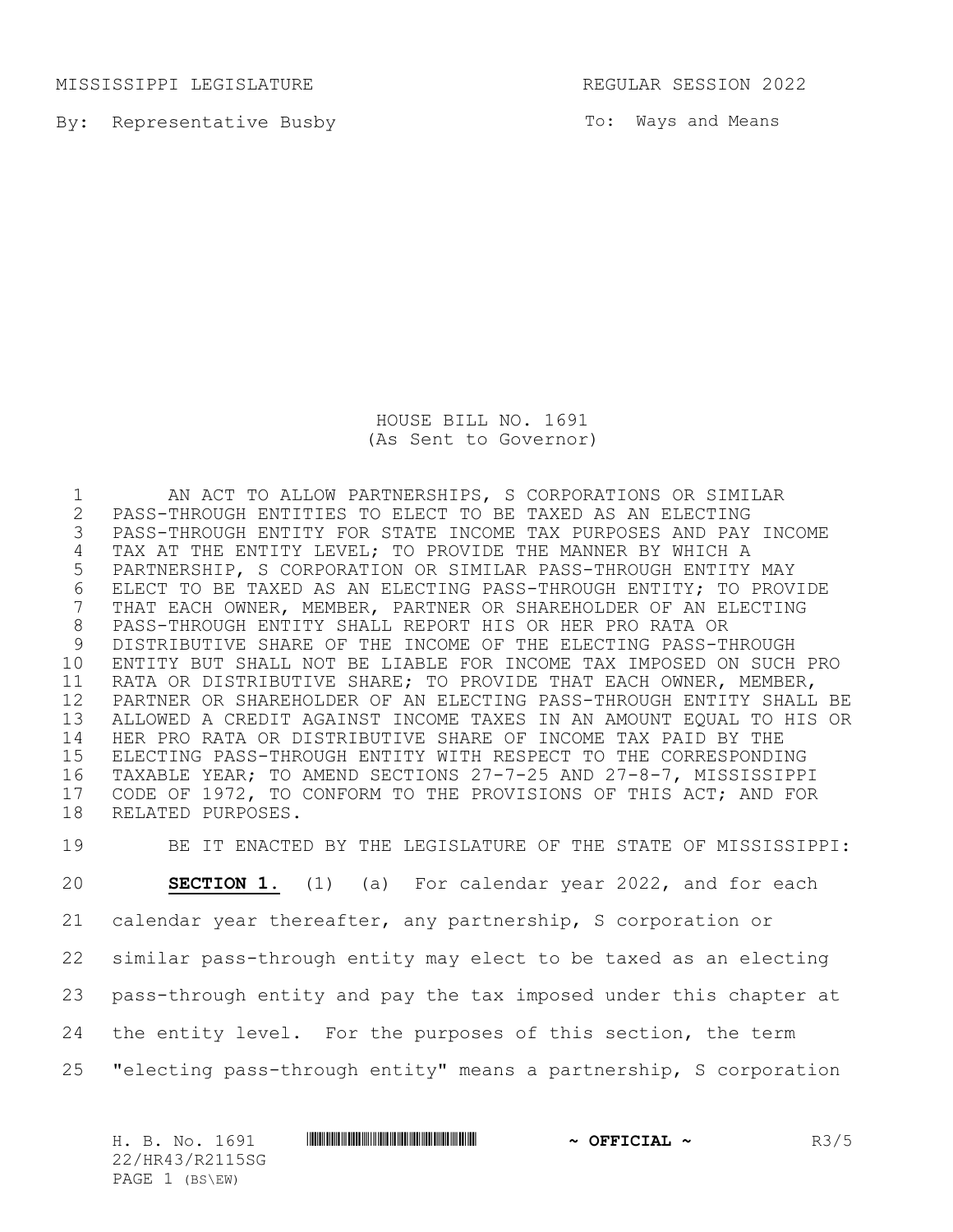or similar pass-through entity that has made an election pursuant to this section.

 (b) A partnership, S corporation or similar pass-through entity desiring to be taxed as an electing pass-through entity shall submit the appropriate form to the Department of Revenue at any time during the tax year or on or before the fifteenth day of the third month following the close of that taxable year for which the entity elects to be taxed as an electing pass-through entity. This election shall be binding for that taxable year and all taxable years thereafter and shall not be revoked unless the electing pass-through entity submits the appropriate form to the department at any time during a subsequent taxable year or on or before the fifteenth day of the third month following the close of that taxable year for which the entity elects to no longer be taxed as an electing pass-through entity. Both the election to become an electing pass-through entity and the revocation of that election shall be accomplished by a vote by or written consent of the members of the governing body of the 44 entity as well as a vote by or written consent of the owners, members, partners or shareholders holding greater than fifty percent (50%) of the voting control of the entity, within the time prescribed in this subsection.

 (c) Each owner, member, partner or shareholder of an electing pass-through entity shall report his or her pro rata or distributive share of the income of the electing pass-through

H. B. No. 1691 \*HR43/R2115SG\* **~ OFFICIAL ~** 22/HR43/R2115SG PAGE 2 (BS\EW)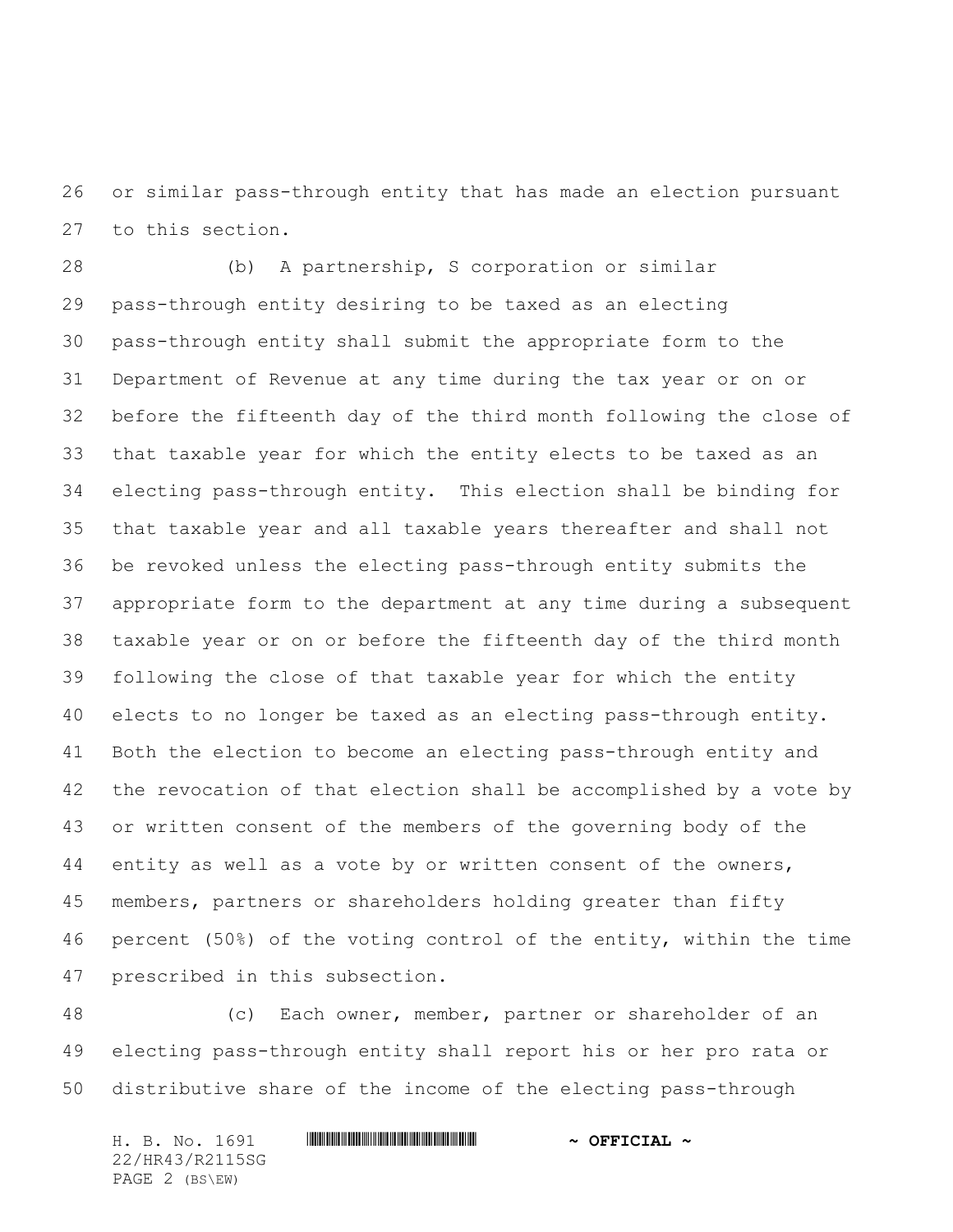entity but shall not be liable for the tax imposed under this chapter on such pro rata or distributive share of the income of the electing pass-through entity. Each owner, member, partner or shareholder of an electing pass-through entity shall be allowed a credit against the taxes imposed under this chapter in an amount equal to his or her pro rata or distributive share of tax paid by the electing pass-through entity with respect to the corresponding taxable year.

 (2) The adjusted basis of the owners, members or partners of an electing pass-through entity in their ownership interests in the electing pass-through entity shall be calculated without regard to the election under this section.

 **SECTION 2.** Section 27-7-25, Mississippi Code of 1972, is amended as follows:

 27-7-25. (1) Individuals carrying on businesses in partnerships shall be liable for income tax only in their individual capacity, unless for federal purposes the partnership is taxable as a corporation. If so, then the partnership is also taxable as a corporation for state purposes and is subject to all of the corporate tax laws and regulations. The gross income of an individual partner shall be the gross income the partnership distributed on the same basis as net income or earnings may be distributed. If the preceding exception applies, then the partner will be treated as a shareholder in a corporation.

H. B. No. 1691 \*HR43/R2115SG\* **~ OFFICIAL ~** 22/HR43/R2115SG PAGE 3 (BS\EW)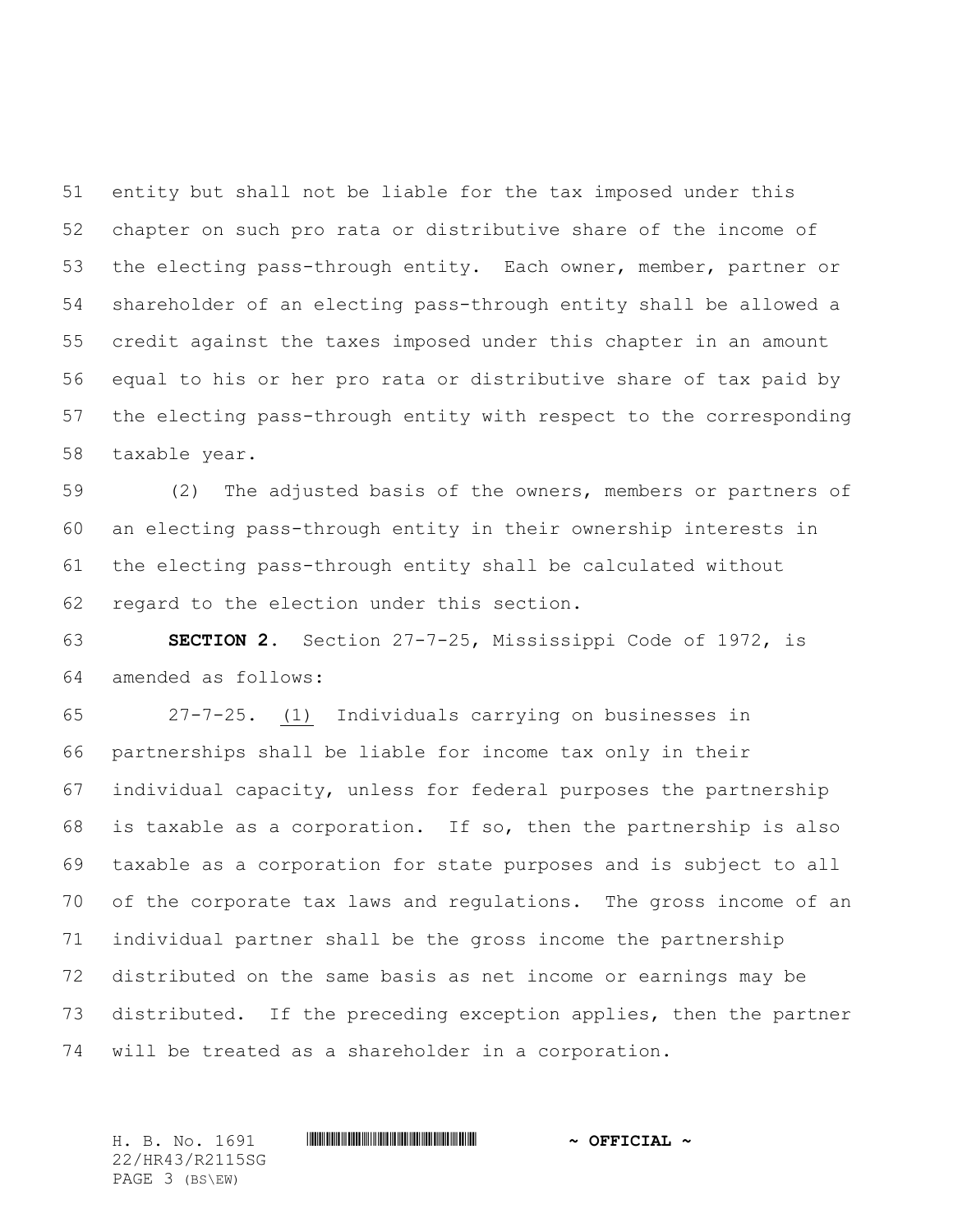There shall be included in computing the net income of each partner his distributive share, whether distributed or not, of the net income of the partnership for the taxable year.

 The net income of the partnership shall be computed in the same manner and on the same basis as provided for individuals, provided no personal exemption shall be granted and, provided further, that husband and wife partnerships shall not be recognized for the purpose of this article, unless it can be proven that husband and wife have each contributed capital out of 84 their separate estates, and not by gift, from one to the other.

 In the case of partnerships, each partner that would otherwise be required to include more than twelve (12) months of income in a single taxable year may elect to include such excess in income in one (1) year or ratably over a period of four (4) taxable years.

 In the event the individual partners fail to report and pay 91 the taxes imposed according to this section, then the partnership and the general partners shall be jointly and severally liable for 93 said tax liability and shall be assessed accordingly. However, the partnership and/or general partner shall not be liable if the partnership withholds five percent (5%) of the net gain or profit of the partnership for the tax year and remits the same to the commissioner. Such amounts paid to the commissioner shall be deemed to be payments of estimated tax of the partners and shall be allocated pro rata to the partners' taxpayer accounts. The

H. B. No. 1691 \*HR43/R2115SG\* **~ OFFICIAL ~** 22/HR43/R2115SG PAGE 4 (BS\EW)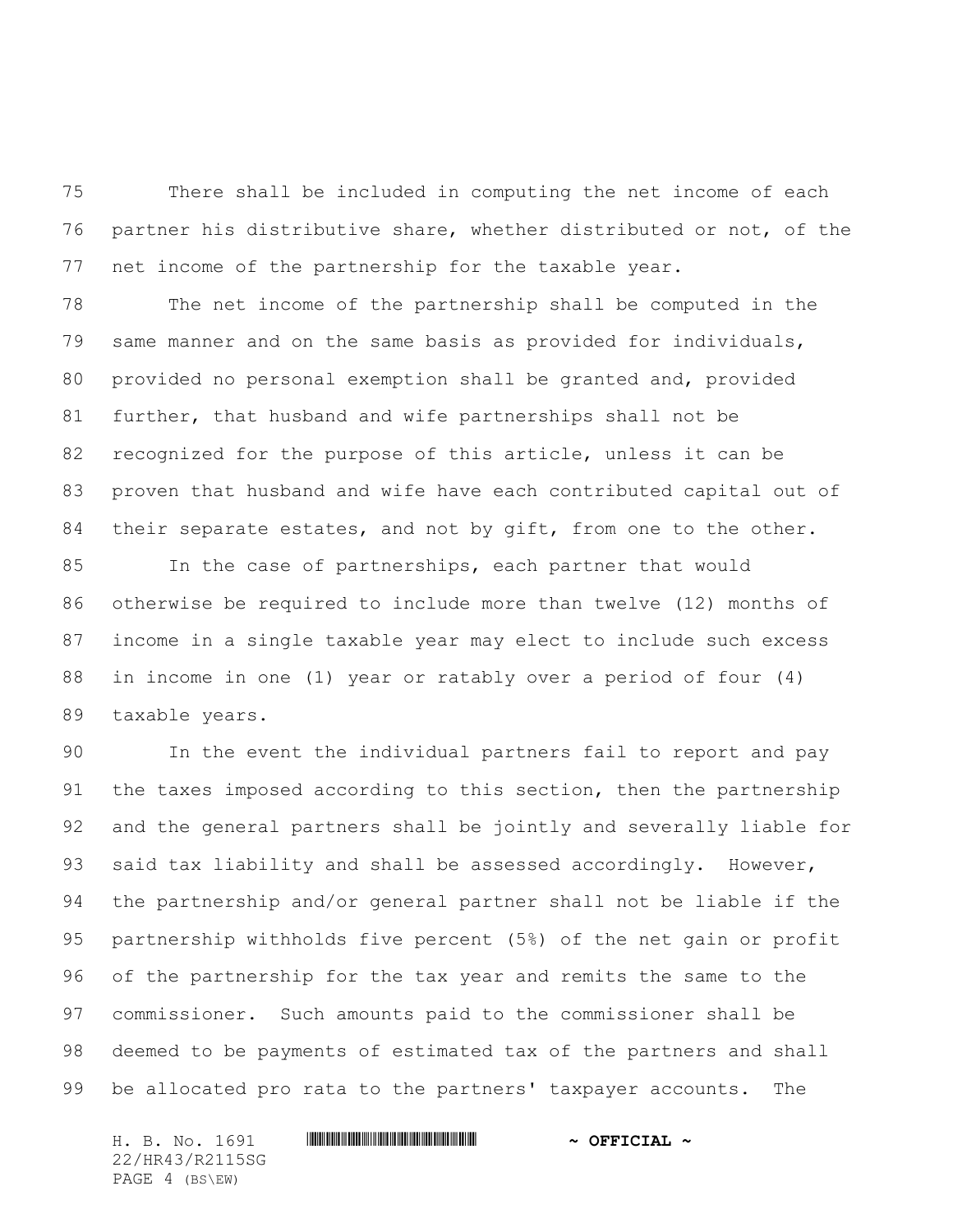commissioner may allow, or require, block or composite filing by a partnership, or withholding on a nonresident partner.

 Magnetic media reporting may be required in a manner to be determined by the commissioner.

 Partnership returns shall be filed in such manner and at such time as prescribed by law.

 (2) For a partnership that has made an election under Section 1 of this act to be taxed as an electing pass-through entity, the partnership shall pay income tax as provided for in Section 1 of this act.

 **SECTION 3.** Section 27-8-7, Mississippi Code of 1972, is amended as follows:

 27-8-7. (1) An S corporation shall not be subject to the tax imposed by Section 27-7-5; however, for an S corporation that has made an election under Section 1 of this act to be taxed as an electing pass-through entity, the S corporation shall be subject to and pay such tax as provided for in Section 1 of this act. (2) For purposes of Section 27-7-15, each shareholder's pro rata share of the S corporation's income attributable to the

 state, and each resident shareholder's pro rata share of the S corporation's income not attributable to the state, shall be taken into account by the shareholder in the manner provided in Section 1366 of the Code.

 (3) For purposes of determining the amounts taken into account by the shareholders of an S corporation under subsection

H. B. No. 1691 \*HR43/R2115SG\* **~ OFFICIAL ~** 22/HR43/R2115SG PAGE 5 (BS\EW)